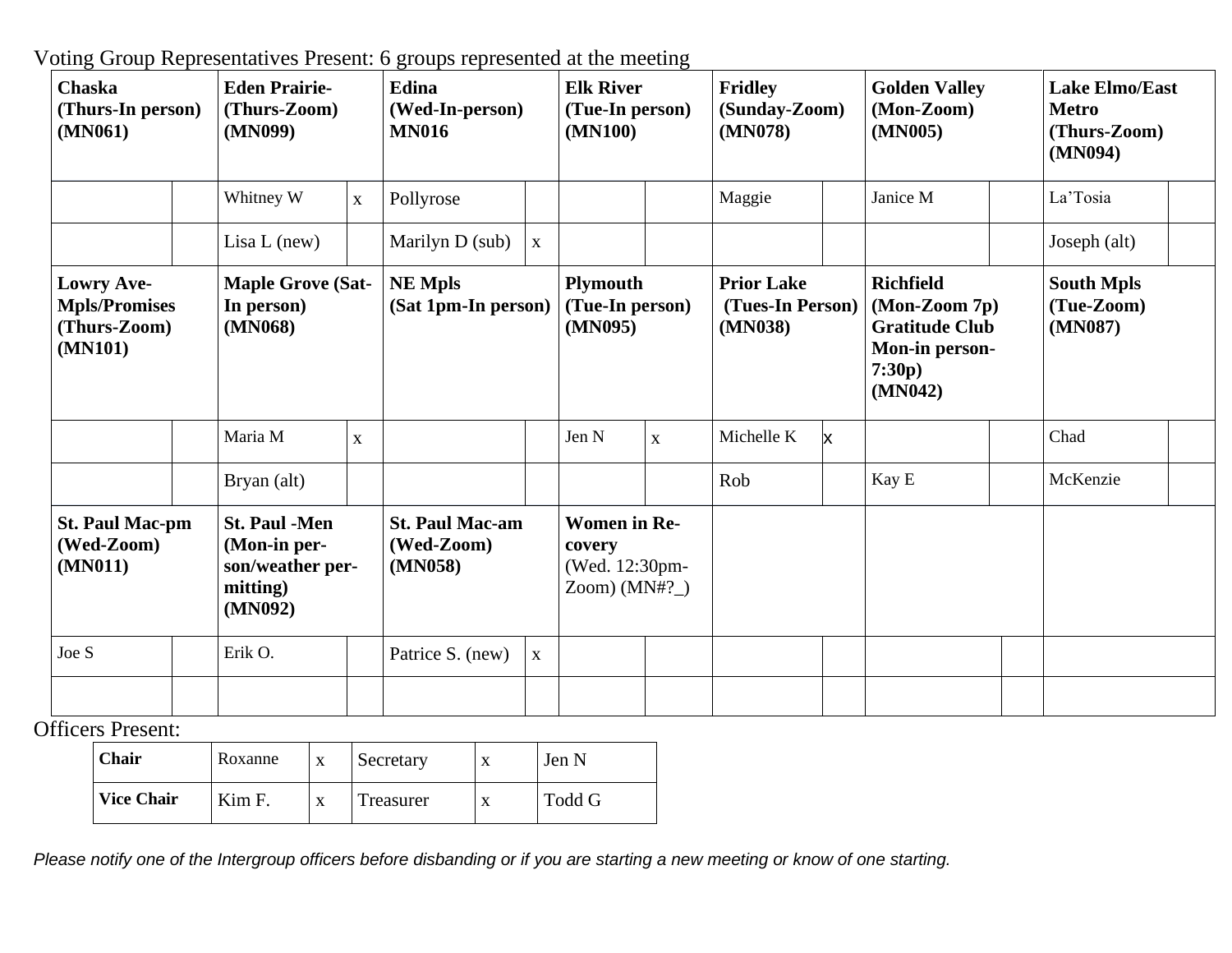If you are electing a new GSR please contact Kim F via email at [kfortney4198@gmail.com](mailto:kfortney4198@gmail.com) or via phone at 651-214-4198—she will add them to band as well as give overview information on GSR position including tutorial of band and where to see intergroup meeting dates; review by-laws; *discuss intergroup procedures; copies of previous meeting minutes etc.*

*Submit any meeting changes: Zoom to in-person – please notify Roxanne to update MinnCoda.org*

Next Meeting: Nov 20, 2021

Location-<br>Colonial Church in Edina

Business and Agenda Item Reminders: Due to our limited time for business, agenda items must be submitted to the Secretary at least two weeks prior to the meeting. Issues not on the agenda may be tabled for a later date. Please remember to discuss any upcoming motions at home groups to prepare for voting. Please remember to *distribute meeting minutes from Intergroup to Home groups.*

## MOTIONS:

| <b>Motion</b>                           | 2nd   | For |  | Opposed   Abstain   Other Notes |
|-----------------------------------------|-------|-----|--|---------------------------------|
| To pass July meeting minutes<br>Patrice | Maria |     |  | Passed                          |

## AGENDA:

| <b>Items/Topic</b> | <b>Discussion</b>                                  | Decision Action Needed or Follow/Up                                                                        |  |  |  |  |  |
|--------------------|----------------------------------------------------|------------------------------------------------------------------------------------------------------------|--|--|--|--|--|
| Intro              | <b>Opening Prayer</b><br>Welcome and Introductions | New GSR's- make sure to connect with Kim<br>Keep us up to date on any group changes from zoom to in-person |  |  |  |  |  |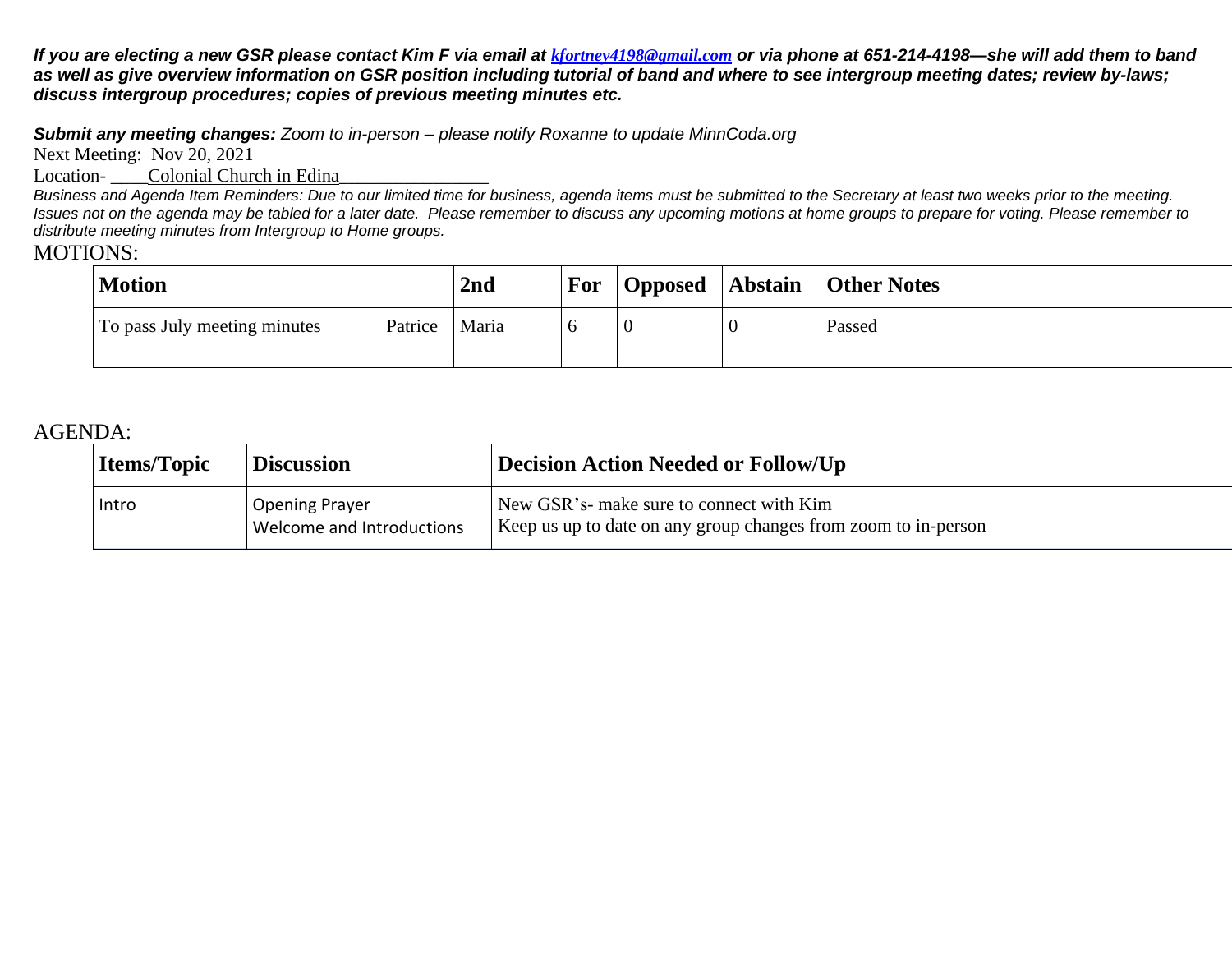| <b>Treasurer Report</b> | Report given by Todd<br><b>HIS ADDRESS IS ON WEBSITE</b><br>IF GROUPS WANT TO MAIL IN<br>A 7TH TRADITION DONATION.<br>Go to MinnCoDA.org and<br>"Contact Us" page | Encourage 7th tradition in group meetings. Part of our recovery. Supporting the program that<br>supports us.<br>• Working for some to put link to MinnCoDA.org donation page: https://minncoda.org/con-<br>tact-us/<br>• or CoDA.org donation link in the chat during the meeting.<br>You can do MinnCoDA link and/or CoDAWorld PayPal link.<br>We have a current balance: $\frac{\sqrt{9}-4.588.11}{\sqrt{9}}$ . Holding steady!!<br>Donations made by____Women in Recovery online meeting<br>Expenses \$300 for website, this month the zoom account is due for renewal \$150<br>If your group makes an intergroup donation by PayPal, please notify Todd with the details.<br>Name and address are on the website. This way we know if this donation is from a group or<br>an individual. |
|-------------------------|-------------------------------------------------------------------------------------------------------------------------------------------------------------------|----------------------------------------------------------------------------------------------------------------------------------------------------------------------------------------------------------------------------------------------------------------------------------------------------------------------------------------------------------------------------------------------------------------------------------------------------------------------------------------------------------------------------------------------------------------------------------------------------------------------------------------------------------------------------------------------------------------------------------------------------------------------------------------------|
| <b>News</b>             | Please announce at your<br>home group:<br>Events:                                                                                                                 | Monthly boundaries workshops:<br>1 <sup>st</sup> Sat-LGBTQ+<br>2 <sup>nd</sup> Sat-Women<br>3rd Sat-Men<br>NOTE: Sat 10:30 meeting back to zoom/ Sat Noon mtg still in person<br>Go to the website workshops/retreats for location and times.<br>CoDA Retreat coming up: __ October 23 in<br>Collegeville, MN. More info coming soon. Will be on website under Fellowship events<br>in the workshops and retreats page<br><b>CoDA World Convention (Online)</b><br>Saturday, October 9 10:00 - 4:00 CT____Register in advance through 2021codaconven-<br>tion.eventbrite.com<br>Find more info and the links to join either meeting at:<br>https://minncoda.org/fellowship-events/workshops-retreats/                                                                                        |
| <b>Year of Service</b>  | Reminder                                                                                                                                                          | Looking for volunteers to organize more fellowship events in the coming year.<br>Fun Events/Mini-conference/retreat committees??<br>Please bring this up at your home group. Anyone can volunteer to lead and all can be involved.                                                                                                                                                                                                                                                                                                                                                                                                                                                                                                                                                           |